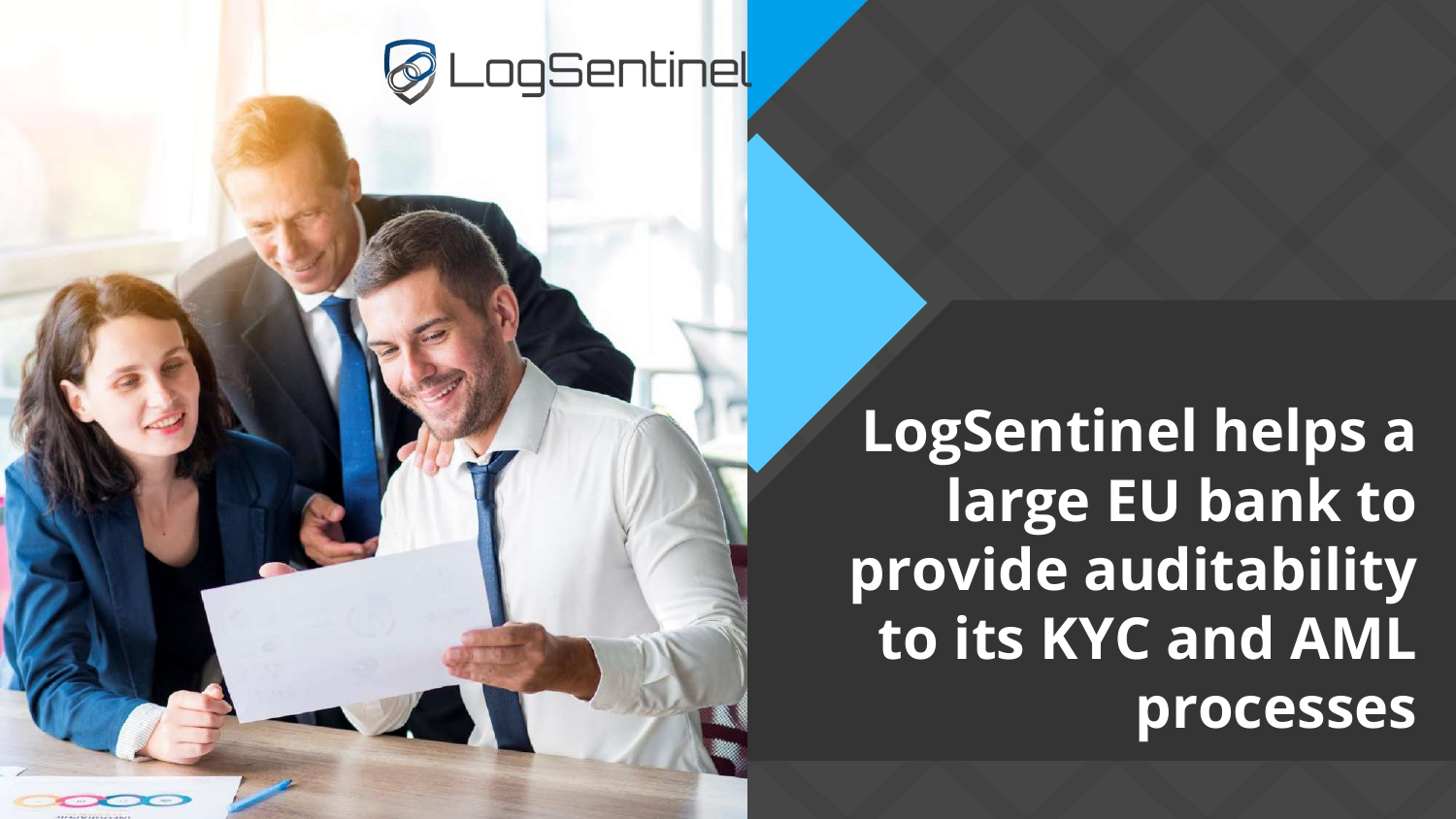## **Business challenge**

The chief compliance officer of a large EU bank needs to make sure their **KYC and AML** processes are **traceable and auditable** and to ensure there are no deviations from the defined processes.

The KYC and AML processes include extracting data from government registers and online sources, obtaining and inspecting documents relevant to certain large transactions, researching sources and targets of those transactions and more.

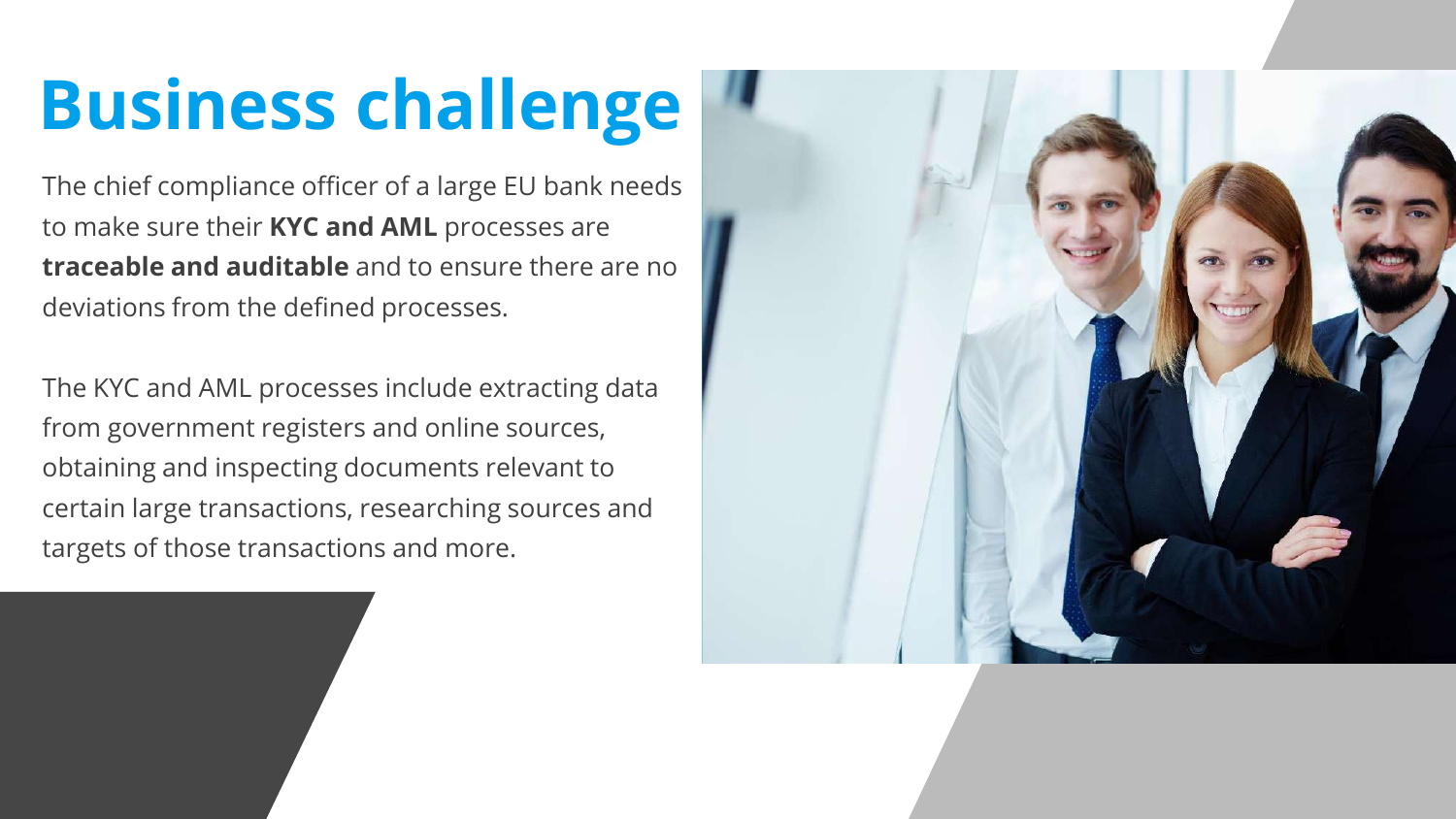

# **Solution**

**LogSentinel SIEM** is integrated with the systems used to execute the required steps for KYC & AML. The **audit trail** is used to confirm that the needed steps have been taken.

The **visibility** and **immutability** provided by the blockchain-protected audit trail allow the bank to prove to regulators that prescribed processes were properly followed.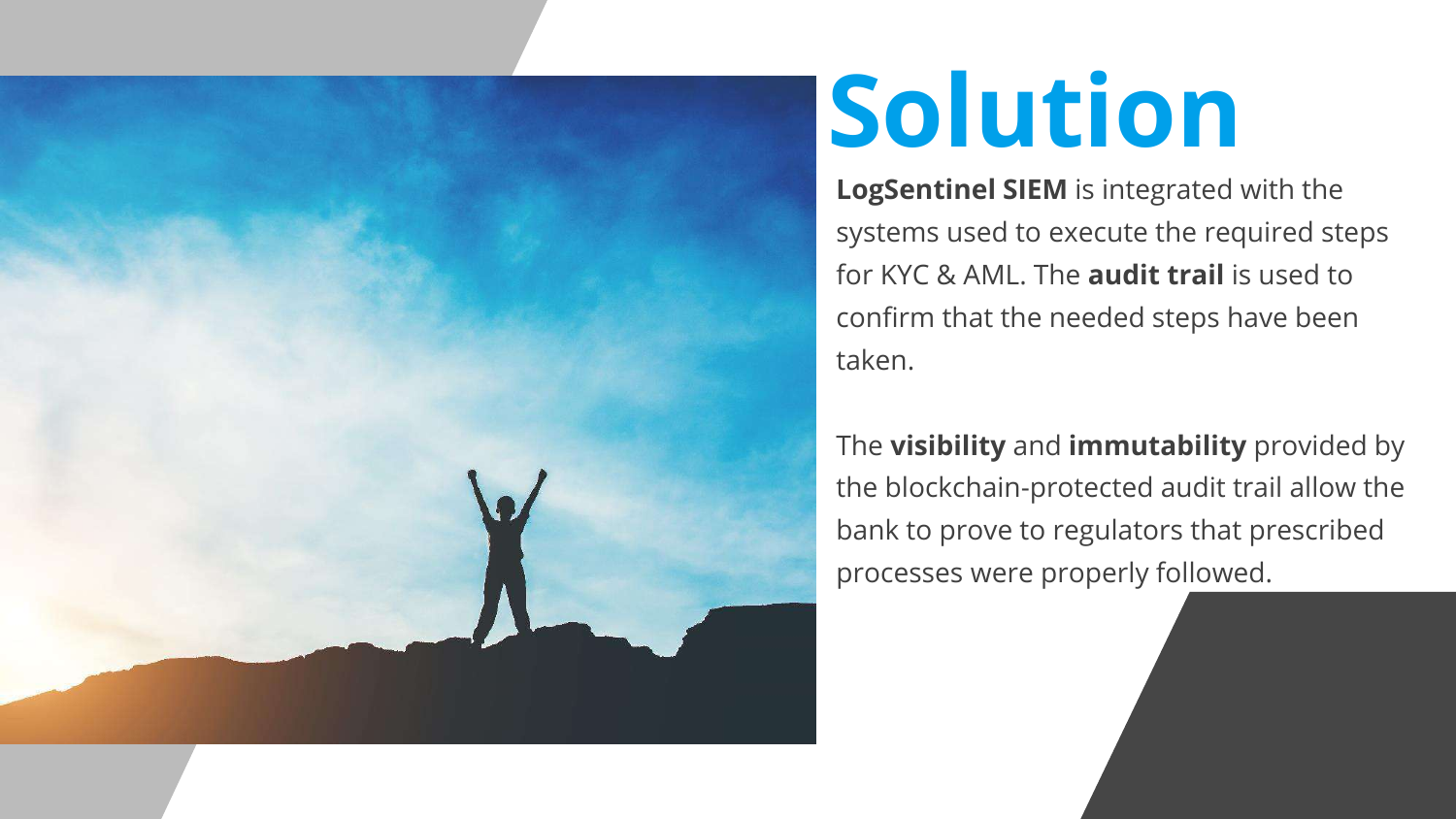### Key **Benefits**

**01**

### AUDITABILITY

Full auditability of each step employees take about KYC and AML

### **COMPLIANCE**

**02**

Ability to prove the consistency of internal processes to regulators and auditors

## **03** DETECTION

Automatic detection of anomalous activities based on the visibility on AML and KYC processes